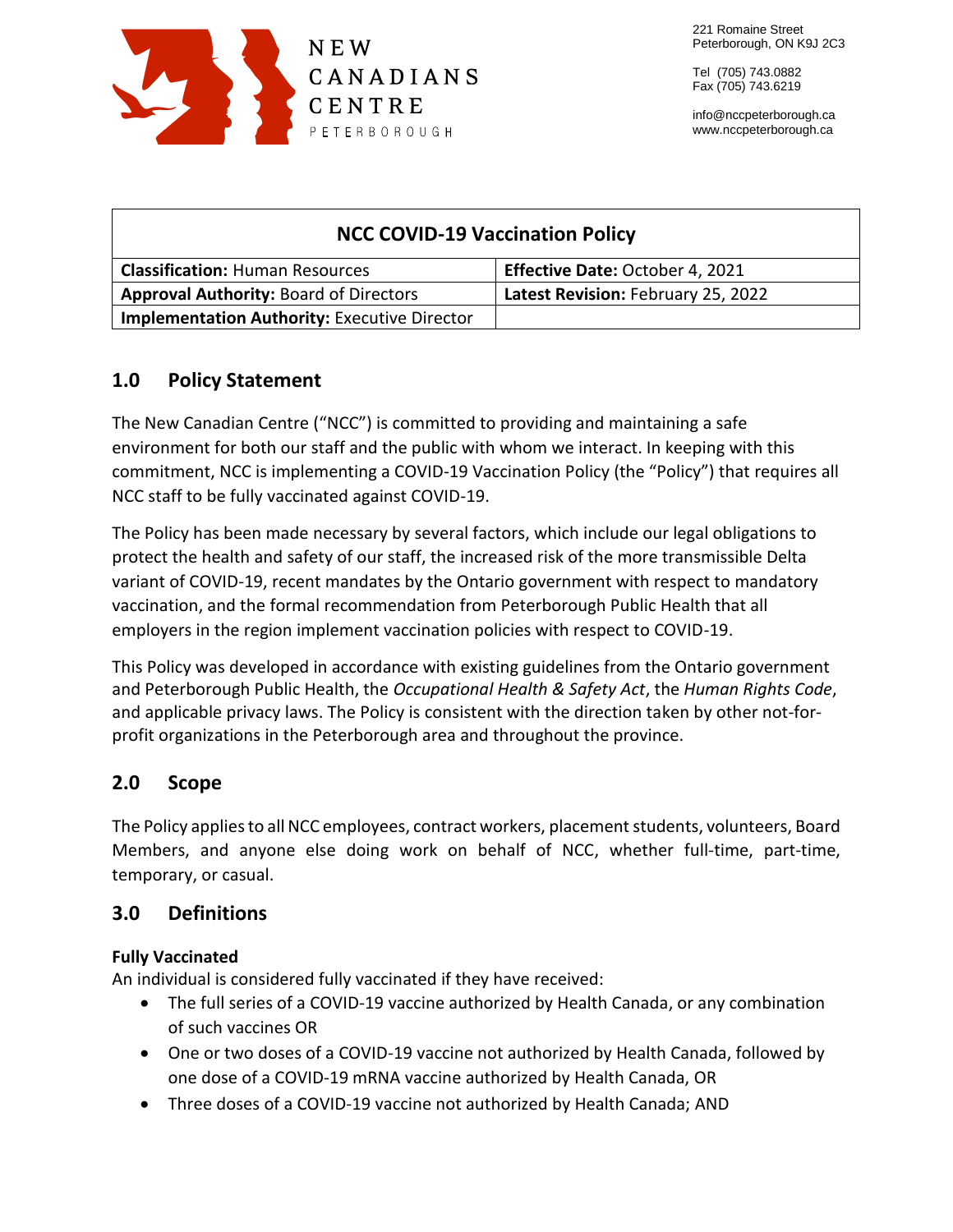

info@nccpeterborough.ca www.nccpeterborough.ca

A booster dose of a COVID-19 mRNA vaccine authorized by Health Canada.

#### **Partially Vaccinated**

The individual has at least one dose of a COVID-19 vaccine but is not fully vaccinated.

#### **Proof of Vaccination**

Documentation issued by the Ontario Ministry of Health, another Canadian province or territory, or another country indicating individual immunization status against the COVID-19 virus. Ontario vaccine documentation can be obtained from the Ministry of Health by visiting <https://covid19.ontariohealth.ca/>

#### **Vaccine Education Module**

An education program approved by NCC, consistent with the Ministry of Health recommendations, which explains the benefits of vaccination against COVID-19.

### **4.0 Vaccination Requirements**

Effective immediately, all new personnel will be required to be Fully Vaccinated as a condition of working at NCC in any capacity, unless the individual has a valid human rights exemption.

Further, all existing personnel will be required to meet each of the deadlines set out below in order to continue working at NCC:

| March 20, 2022 | On or before this date, individuals must provide proof of<br>being Fully Vaccinated, or evidence of a valid human rights<br>exemption.                                                                                                                                                                  |
|----------------|---------------------------------------------------------------------------------------------------------------------------------------------------------------------------------------------------------------------------------------------------------------------------------------------------------|
|                | Failure to meet this deadline will result in the individual being<br>prohibited from entering any NCC premises or carrying out<br>any work on behalf of NCC until such time as they satisfy the<br>above requirement. Employees who miss this deadline will be<br>placed on an unpaid leave of absence. |

#### **5.0 Privacy Protection**

Each individual's vaccination information will be safeguarded and maintained by the Executive Director. This information will be kept in a confidential file in a secure location. An employee's vaccination record will *not* be maintained in their personnel file. Vaccination records will only be used when required to verify vaccination status.

In the event of an outbreak, the vaccination status of an individual may determine, among other things, their need to test and/or self-isolate. At no point will NCC disclose personal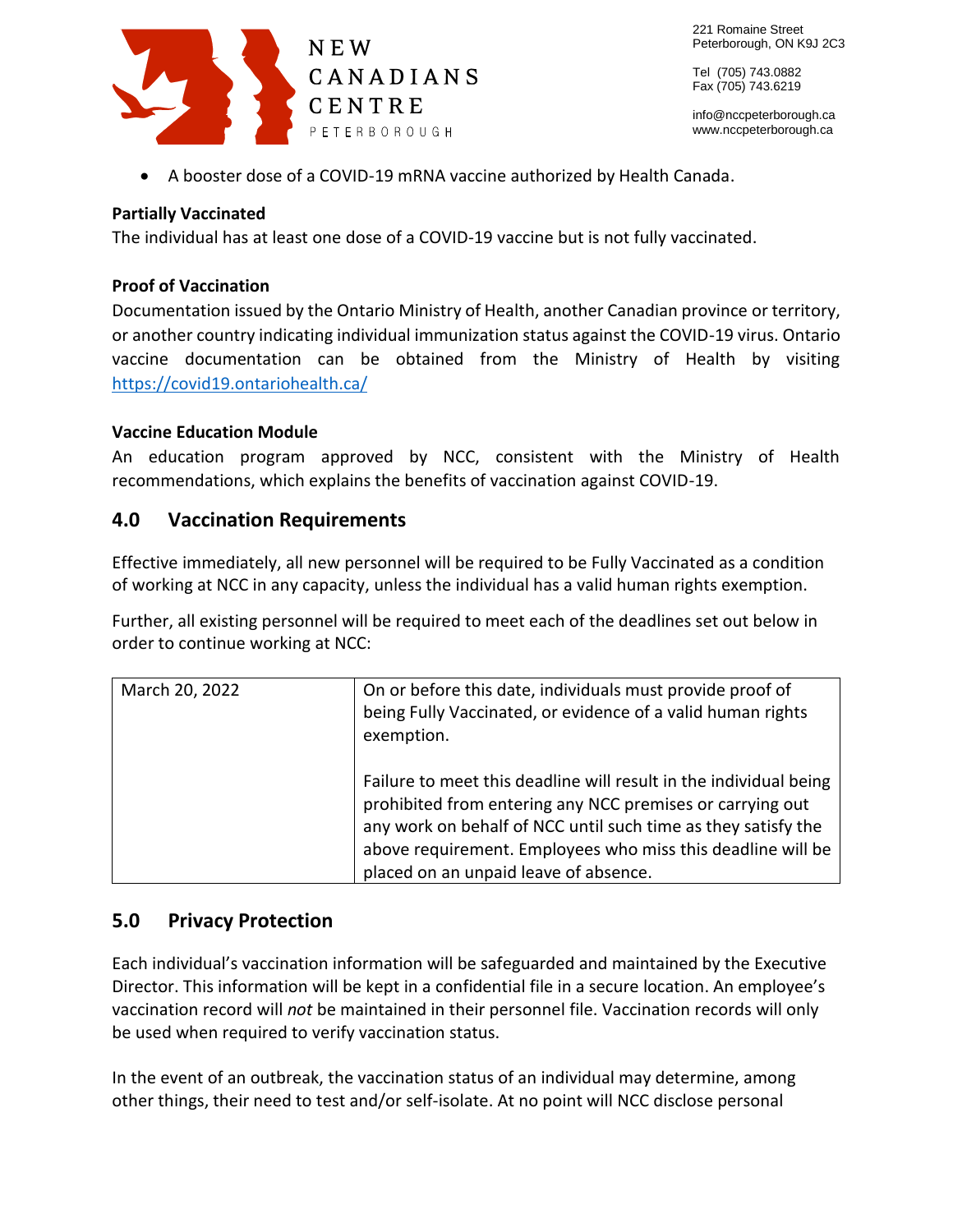

info@nccpeterborough.ca www.nccpeterborough.ca

information, identify and/or confirm the vaccination status for any specific individuals, unless required to do so by law.

# **6.0 Exemptions**

NCC recognizes its obligations under the Ontario *Human Rights Code* (the "Code"). If an individual is unable to be vaccinated due to a protected ground, as defined by the Code, NCC has a duty to accommodate to a point of undue hardship. In assessing whether there will be "undue hardship", the duty to accommodate will be balanced against NCC's staffing needs, and its obligations to protect the health and safety of its staff and the public with whom we interact.

If an individual cannot be vaccinated because of a protected ground under the Code, the request for an exemption will fall into one of the following categories:

- 1. Medical Condition
- 2. Religion

# **Medical Condition Exemption**

An individual who is requesting an exemption from the Policy based on a medical condition must provide NCC with a document from a physician or nurse practitioner that clearly indicates why the individual cannot be vaccinated against COVID-19 (i.e., clear medical information that supports the exemption).

The document from the physician or nurse practitioner must include the following:

- Name and contact information of the physician or nurse practitioner;
- Logo or letterhead identifying the physician or nurse practitioner;
- Statement that there is a medical reason for the individual's exemption from being fully vaccinated against COVID-19; and
- The expected time period for the exemption, if the medical exemption is temporary in nature.

# **Religious Exemption**

The Ontario Human Rights Tribunal has defined "religion" as "the practices, beliefs and observances that are part of a faith or religion. It does **not** include personal moral, ethical or